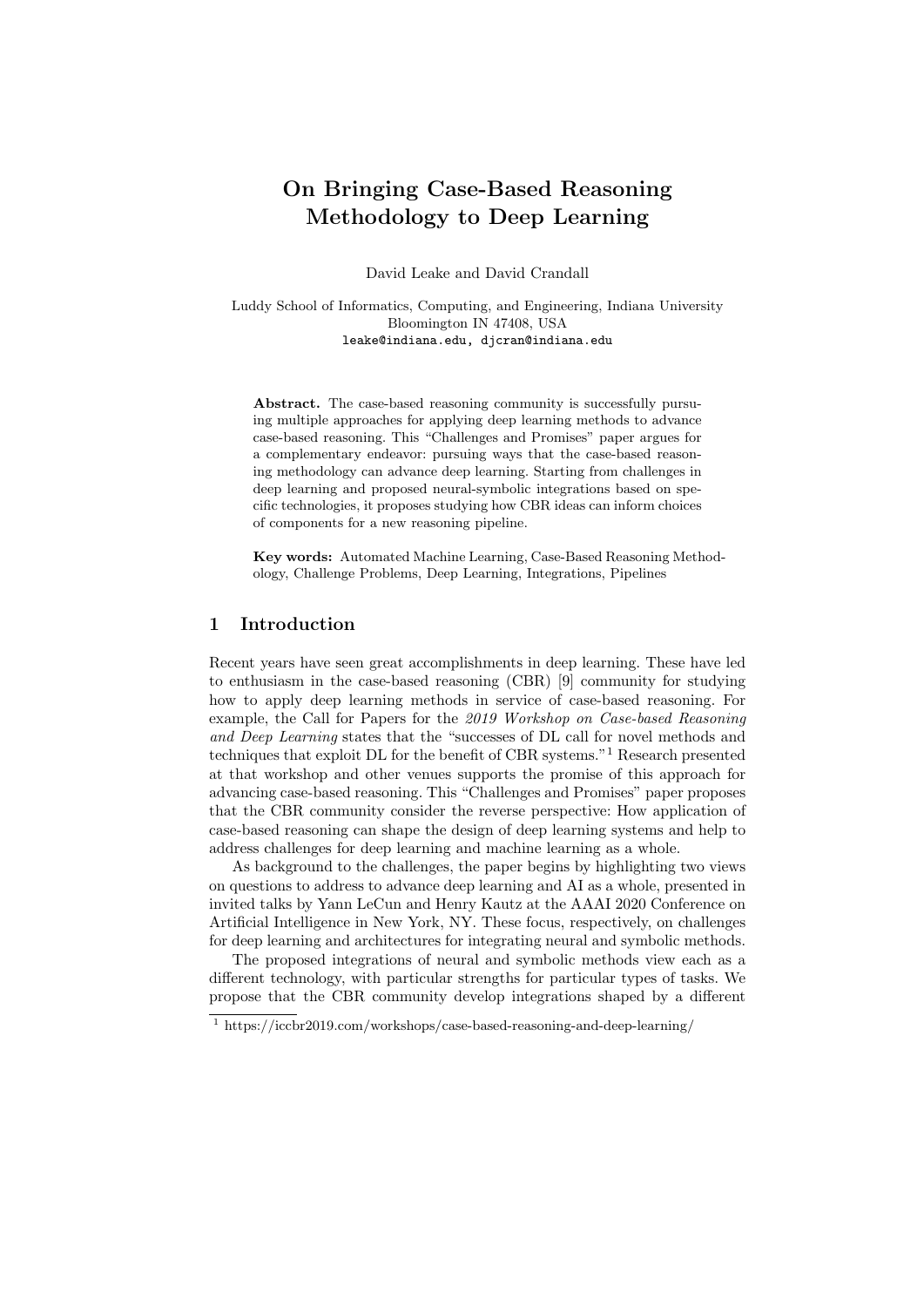perspective, that of Ian Watson's treatment of CBR as a methodology [16]. In that view, case-based reasoning is seen as a general high-level process that defines a set of tasks, but for which the needed functionality can be implemented using various technologies, both neurally inspired and symbolic.

This perspective suggests an opportunity for the CBR methodology to shape the high-level design of component-based deep learning systems, with collections of subparts corresponding to components of the CBR process—retrieve, reuse, revise, and retain [1]—and encoding the CBR knowledge containers—vocabulary, case knowledge, similarity knowledge, and adaptation knowledge [12]. It also raises questions of how such components can be implemented and integrated. Especially interesting is the addition of forms of case adaptation in deep learning frameworks, to enable the transformation of solutions for novel contexts. CBR can also play an important role in automated machine learning (AutoML), by helping to exploit experiences with AutoML systems. The paper closes by discussing the potential impact of the proposed initiatives.

# 2 Addressing Deep Learning Challenges through Integrations

Challenges for deep learning: Deep learning has achieved remarkable success in many task domains. In fact, at least under some conditions, deep learning can match or exceed human-level performance in face recognition [15], language translation [4], and game playing [14]. However, important challenges remain. LeCun pointed to three key challenges for deep learning:<sup>2</sup>

- 1. Learning with fewer labeled samples and/or fewer trials
- 2. Learning to reason
- 3. Learning to plan complex action sequences

Each of these is well-trodden ground for case-based reasoning. This suggests opportunities for integrations with case-based reasoning.

Models for Integrating Deep Learning with Symbolic Approaches: In his AAAI 2020 Engelmore lecture, Henry Kautz pointed to specific strengths of deep learning, such as learning hierarchically and that deep learning representations "directly support similarity." On the other hand, various other processes, such as combinatorial search, are natural for symbolic methods. In response to the divergent strengths, he advocated bringing together neural and symbolic traditions and proposed six possible combinations, including using the different technologies for specialized subroutines and a NeuroSymbolic approach in which symbolic rules are used to structure a neural system.<sup>3</sup> This paper proposes integrations at a more abstract level, in which the design of deep learning architectures is structured by the high-level CBR methodology.

<sup>2</sup> Quoted from

https://drive.google.com/file/d/1r-mDL4IX hzZLDBKp8 e8VZqD7fOzBkF/view

 $^3$ https://www.cs.rochester.edu/u/kautz/talks/Kautz%20Engelmore%20Lecture.pdf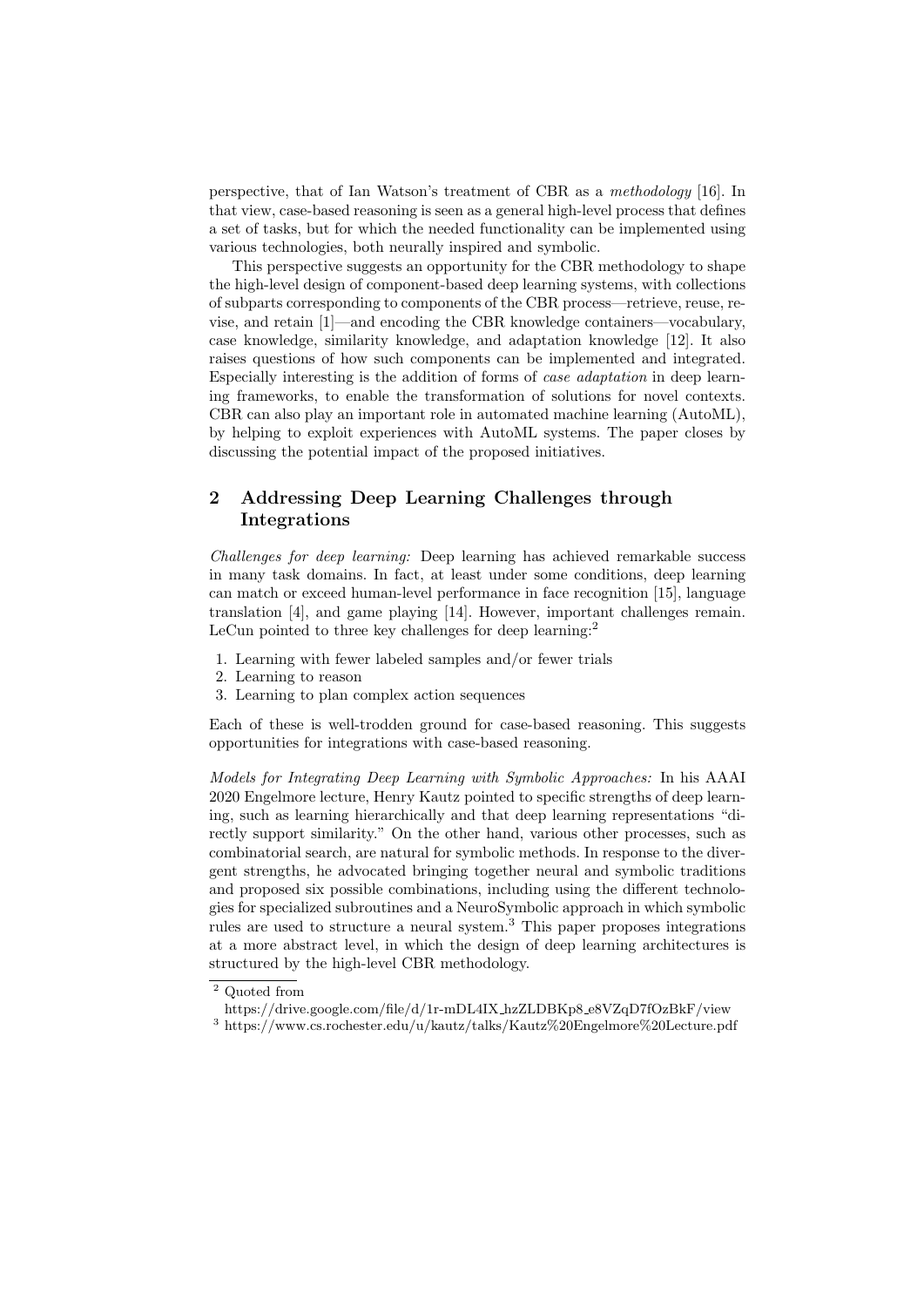#### 3 Implementing CBR with Deep Network Components

In the early days of case-based reasoning, CBR was often presented as an alternative technology to rule-based systems, associated with particular representation and implementation methods. In an influential paper, Ian Watson made a key observation: CBR can be implemented in many different ways using a range of methods. For example, CBR retrieval can be done using database technology [5]. Thus CBR is not a technology, but instead a methodology: a set of principles for a process of problem solving, interpretation, and learning that can be implemented using various technologies [16]. He frames the principles in terms of the classic four "REs" of the Aamodt and Plaza CBR cycle [1]: Retrieve similar cases, Reuse a similar case, Revise the solution to fit if necessary, and learn by Retaining. Each of these steps can be applied using multiple technologies.

Following this view, we can see CBR as a set of principles that could guide, for example, integrating multiple deep learning approaches to provide a CBR process for an end-to-end solution to a deep learning challenge problem. This shares aspects with multiple items in Kautz's categorization, but differs in that the defining aspect is not the specific technology, but rather the need for a particular functional sequence of processing steps.

The challenge for the CBR community is then to define the requisite tasks and integration. Various steps have been taken to bring deep learning components into CBR systems (e.g., [3, 8, 10, 13]). This challenge calls for an end-to-end effort to achieve CBR capabilities with a collection of deep learning-based components. This would have multiple benefits:

- Providing CBR benefits while minimizing knowledge burdens: CBR is no longer an alternative approach that loses the benefits of the knowledgelight processing of deep networks. When CBR is a unifying principle for guiding the design of deep learning systems, it can be implemented with the same technology.
- Providing a framework for flexible technology integrations: Even applying end-to-end CBR, the CBR process can still be implemented with whatever technology is most appropriate; the use of deep learning for some components does not preclude different technologies for others.
- Providing increased flexibility through adaptation: The reasoning part of CBR follows from case adaptation, the ability to transform solutions to new contexts. Explicitly integrating adaptation into deep learning systems could provide a new means for transfer.
- Providing a new basis for learning from few examples: Implementing a "true" case-based reasoning process able to reason and learn from single cases could help address the challenge of learning from limited data.
- Providing a model for generating structured solutions: Similarly, implementing a "true" case-based reasoning process able to manipulate structured cases could enable processing structured data such as action plans.
- Reducing storage requirements: Cases can capture knowledge compactly, in contrast to the potentially enormous requirements of networks.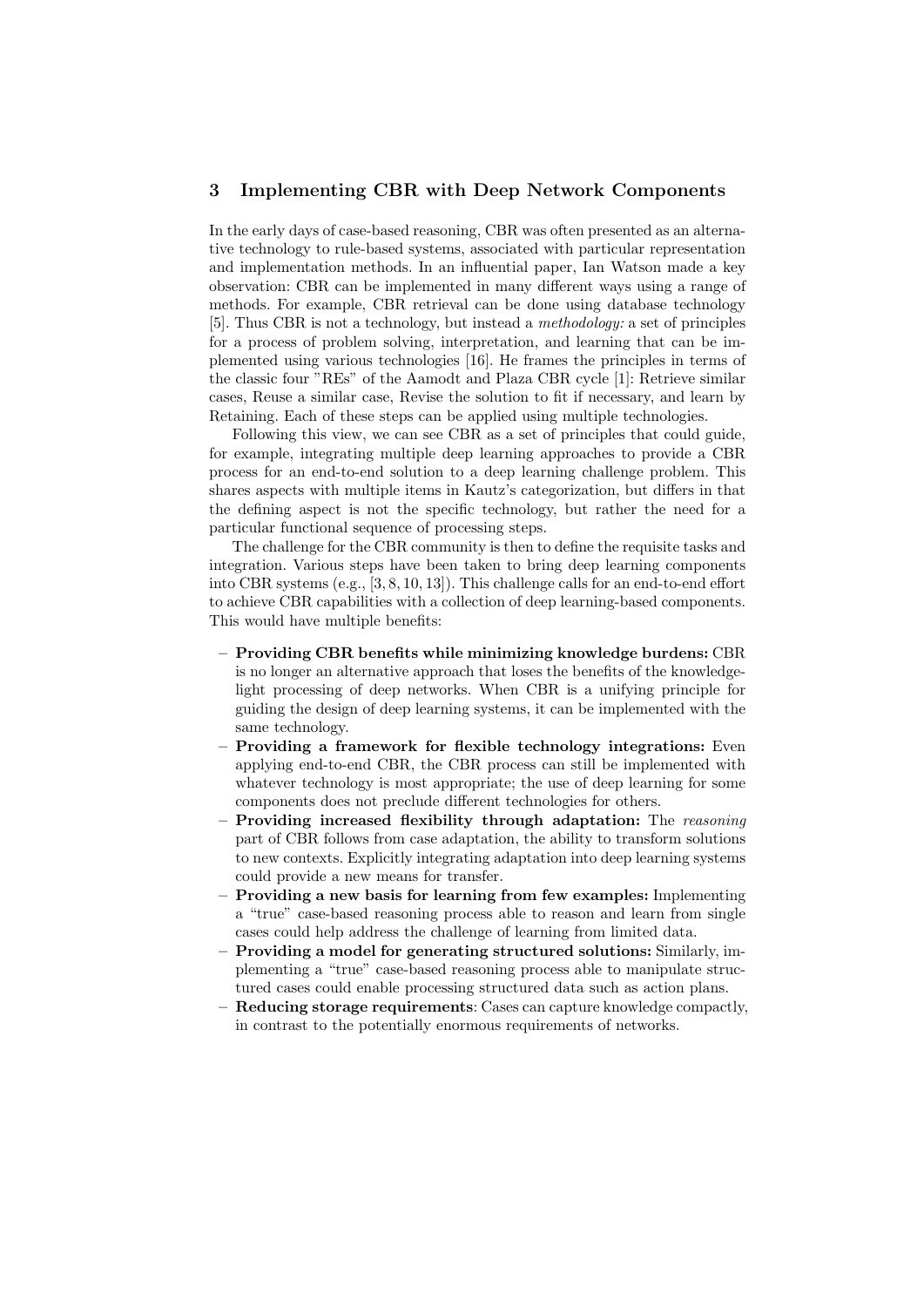If it is not possible to fully develop such a process within a deep learning architecture, hybrid solutions can still provide powerful processing capabilities.

## 4 Questions for a CBR-Based Pipeline

As discussed, the CBR methodology is agnostic to technology. However, applying that methodology in a neural network context requires addressing several key questions:

- Case representation: How can the rich structured cases of CBR be represented in a network context?
- The role of cases: What are the tradeoffs of explicit case retrieval rather than direct solution generation, and what are their respective roles? We consider this further below.
- Case adaptation: How and where should adaptation be applied? Can case adaptation be learned and applied within other processes of the CBR cycle, such as via adaptation at interior points of the network, rather than only to the retrieved solution? This might be seen as related to the question transformation of early CBR [6] and efforts at supporting analogical reasoning directly with embedded representations [11]. Neural networks have previously been applied to case adaptation [2], and recent efforts have applied deep learning to case adaptation using the case difference heuristic [8].
- The meaning of the Retain step: A fundamental principle of CBR is that results are retained as new cases. However, when learning is achieved by gradient-based training methods, the cost of learning by retraining after every case is prohibitive. Consequently, a core question is how to achieve lazy learning in a neural network context, or whether the case store must necessarily be implemented with another technology.

Developing a CBR-based pipeline raises the question of the role of explicit case representation and manipulation. Deep learning systems are eager learners; they receive (large quantities of) training data and learn weights that encode generalizations from that data. Case-based reasoners are lazy learners, retaining raw cases (or cases with limited processing) to re-use them. When using CBR to shape a deep learning pipeline, a natural question is the role of cases. There are three possibilities: To include an explicit case retrieval phase for "pre-packaged" cases; to "assemble" or generate cases by a reconstructive process without literal case storage (cf. [7]), or to dispense with explicit case retrieval/generation, solely adding an adaptation phase after solution generation, in the absence of cases. Adding adaptation to deep learning pipelines is an interesting — and potentially highly impactful — challenge for the CBR community. However, the full benefits of CBR, such as single-example lazy learning and explainability, require the use of cases.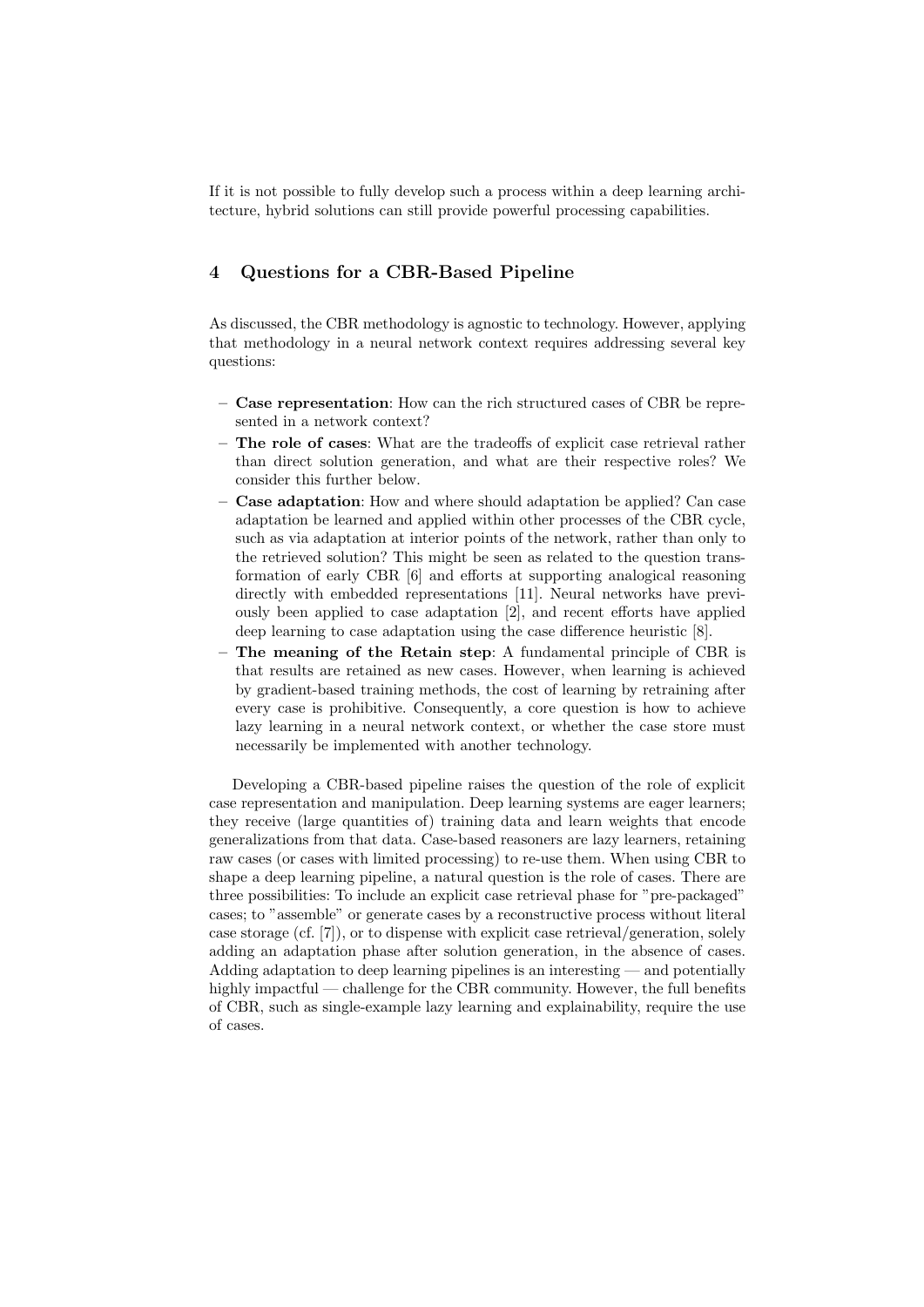## 5 CBR for AutoML

CBR can also be brought to deep learning—and other machine learning methods in the context of automated machine learning (AutoML). AutoML focuses on methods to take as input a dataset, a challenge problem, and a library of primitives including machine learning algorithms, to automatically develop an endto-end machine learning pipeline. It is being pursued by the DARPA Data-Driven Discovery of Models (D3M) program.<sup>4</sup> Most D3M teams focus on algorithm selection and hyperparameter optimization. However, some apply a "meta-learning" approach exploiting a database of prior solutions generated by the former "first principles" methods. This can be seen as a case base, and the CBR methodology, and specific lessons and methods for indexing, similarity, and adaptation, could play an important role in exploiting it. However, to our knowledge, this opportunity for synergy has not yet been pursued.

## 6 Conclusion: Future Paths

This challenge paper has proposed that beyond focusing on applying deep learning methods for CBR, the CBR community should focus on how the CBR methodology can help address the next generation of deep learning challenges. This may be especially beneficial for a CBR perspective on how to view problems and design architectures.

Bringing CBR to deep learning has the potential for great impact on future AI systems and to increase the reach of CBR. As a coarse-grained measure of the degree of attention to deep learning, a search of the Semantic Scholar archive of scholarly articles on May 6, 2020 yielded 11,500 results for "case-based reasoning" in the last five years, versus approximately 284,000 for "deep learning." Bringing case-based reasoning methodology to deep learning could also provide components for a new generation of knowledge-light CBR applications. Bringing CBR to AutoML provides an opportunity to harness strengths of CBR for effective use of multiple machine learning methods.

Acknowledgment: This material is based upon work supported in part by the Department of the Navy, Office of Naval Research under award number N00014- 19-1-2655. We thank the reviewers and Swaroop Vattam for helpful comments.

## References

- 1. Aamodt, A., Plaza, E.: Case-based reasoning: Foundational issues, methodological variations, and system approaches. AI Communications 7(1), 39–52 (1994)
- 2. Corchado, J.M., Lees, B.: Adaptation of cases for case based forecasting with neural network support. In: Soft Computing in Case Based Reasoning, pp. 293–319. Springer (2001)

<sup>4</sup> https://www.darpa.mil/program/data-driven-discovery-of-models